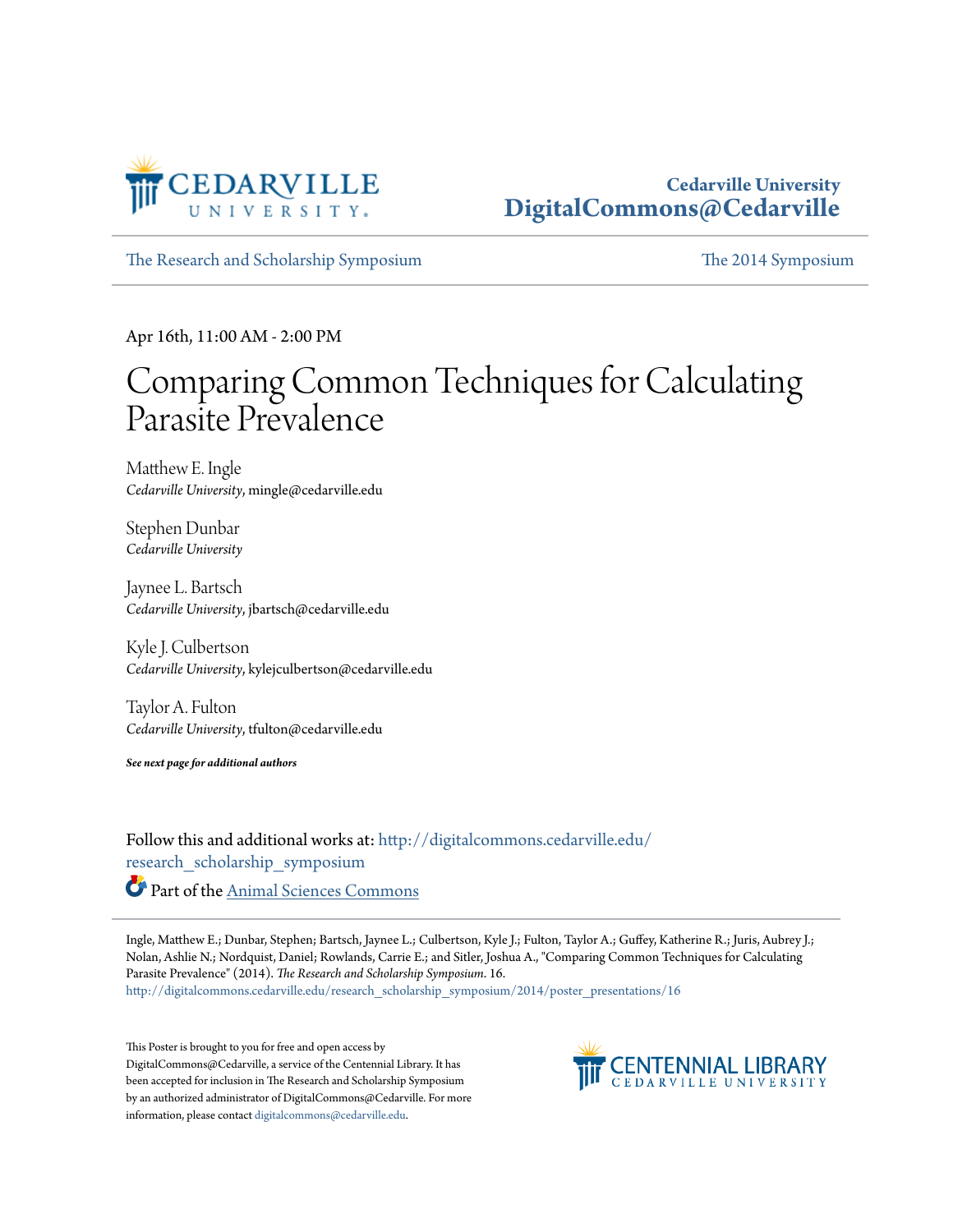## **Presenters**

Matthew E. Ingle, Stephen Dunbar, Jaynee L. Bartsch, Kyle J. Culbertson, Taylor A. Fulton, Katherine R. Guffey, Aubrey J. Juris, Ashlie N. Nolan, Daniel Nordquist, Carrie E. Rowlands, and Joshua A. Sitler